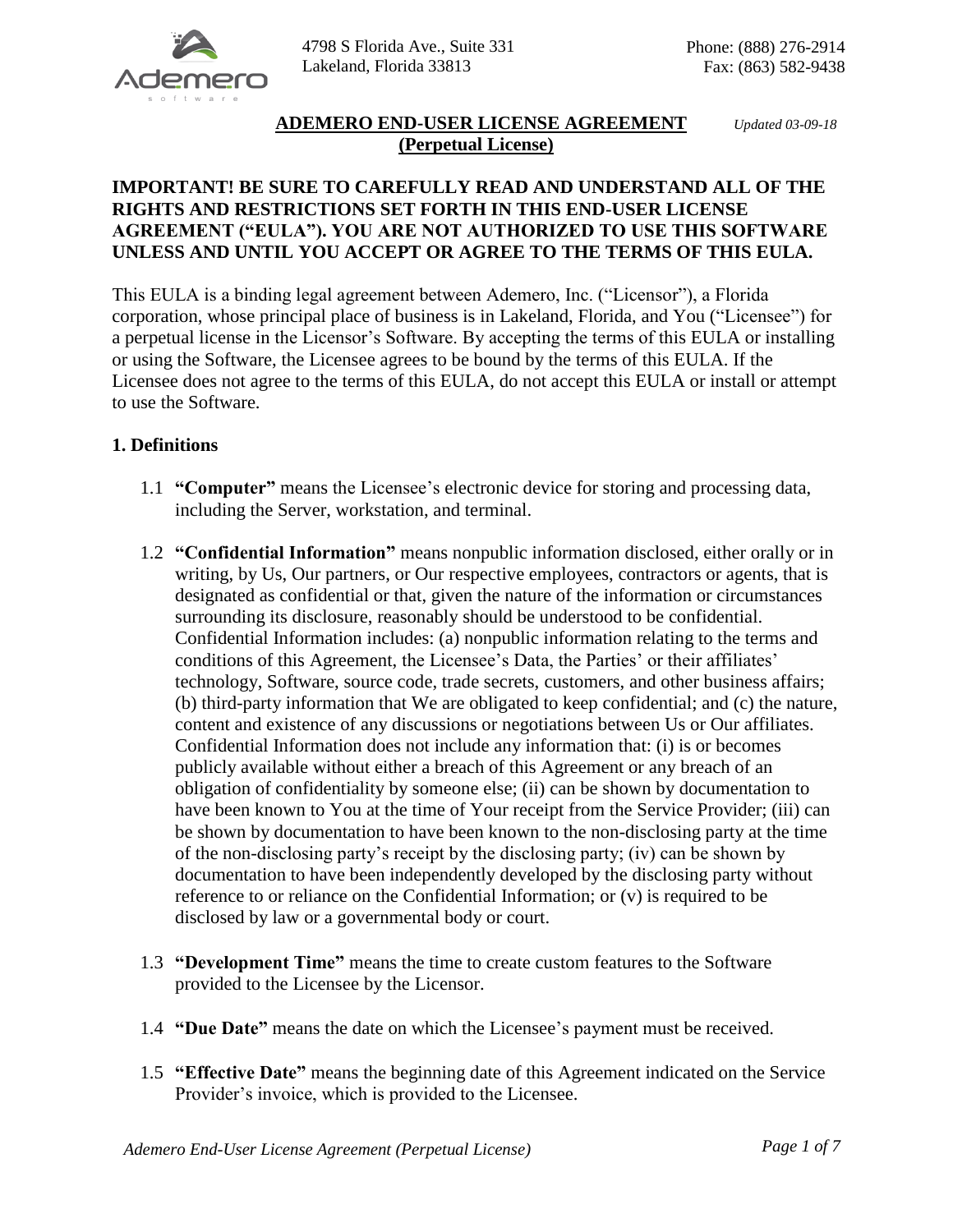

- 1.6 **"Engineering Time"** means the time it takes to implement the Software for the Licensee.
- 1.7 **"Hardware"** means machines and other physical components of a Computer.
- 1.8 **"The Licensee"** or **"You"** means the individual or entity that has purchased a perpetual license in the Licensor's Software.
- 1.9 **"Licensee's Data"** means any data, information, or material the Licensee provides or submits to the Licensor.
- 1.10 **"Licensor"** means Ademero, Inc. and its affiliates.
- 1.11 **"Parties"** means both the Licensor and the Licensee.
- 1.12 **"Professional Service"** means any customization or configuration that deviates from the standard Software interface.
- 1.13 **"Purchase Date**" means the date the Licensee pays for the Software.
- 1.14 **"Server"** means a computer that manages access to a centralized resource or service in a network.
- 1.15 **"Software"** means Ademero Software product purchased by the Licensee, as listed on the invoice provided to the Licensee, including accompanying computer software, associated media, printed materials and any online or electronic documentations, addons, extensions, libraries, fixes, plug-ins and other related materials and to any and all copies, updates, modifications, functionally-equivalent derivatives or any parts or portions thereof.
- 1.16 **"Upgrades"** means minor Software changes, such as the functionality changes, patches, bug fixes, and other modifications, provided by the Service Provider to improve the performance of the Software and related services.

#### **2. Ownership**

The Licensee acknowledges the ownership the Software belongs exclusively to the Licensor at all times. This EULA does not constitute a sale of the Software. The Licensee does not receive any rights to any patents, copyrights, trade secrets, trademarks, or other intellectual property rights in the Software. Rights not expressly granted to the Licensee under this EULA are reserved to the Licensor. The Licensee agrees to protect the Software from unauthorized use, reproduction, distribution, or publication in electronic or physical form.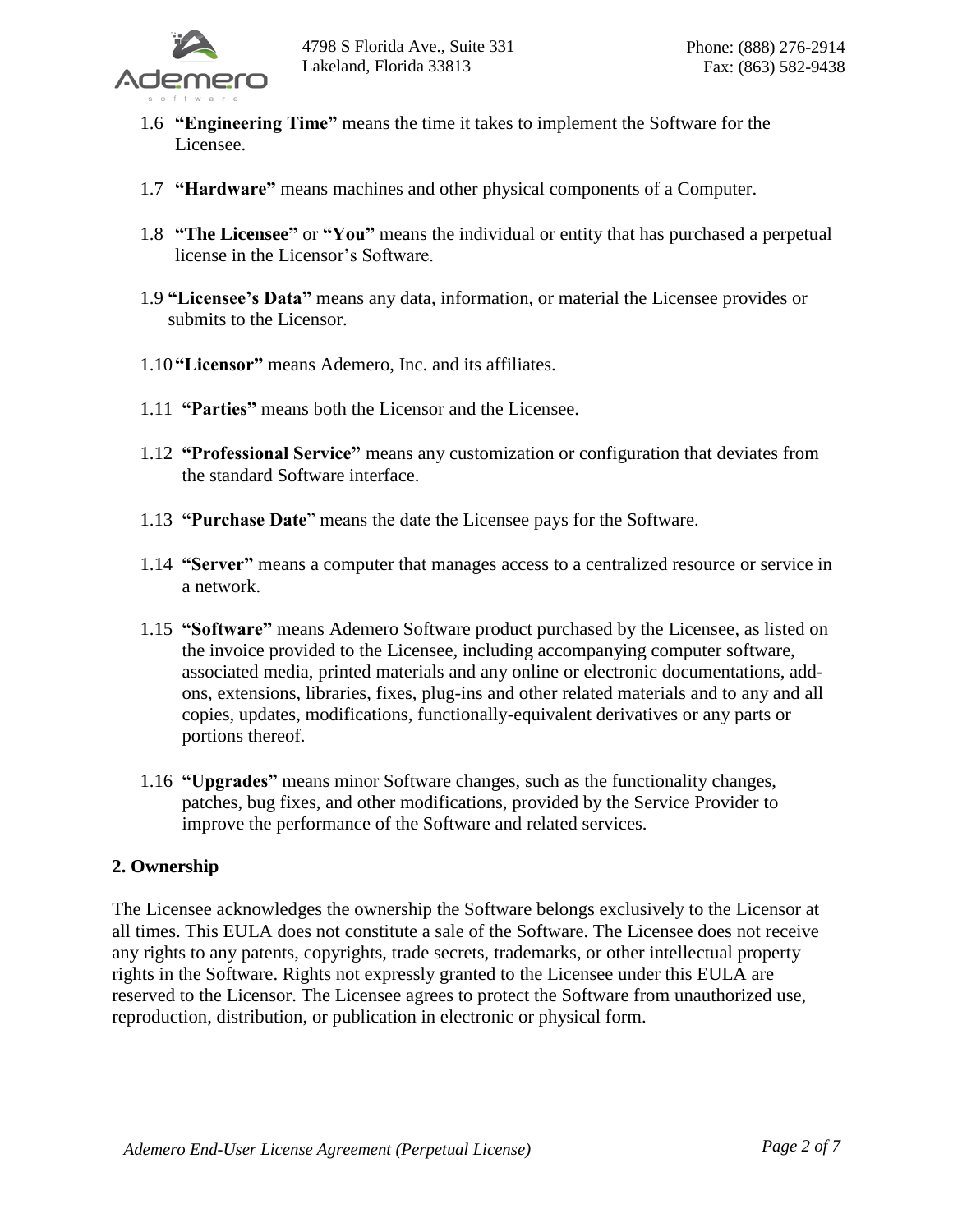

## **3. Grant of License**

This EULA grants the Licensee the following rights:

A. The Licensee has a perpetual license, which does not require renewal;

B. The Licensee shall install, use, access, display and run only one copy of the Software on a single Computer;

C. The Licensee must acquire a license for each concurrent user by which the Software is accessed, displayed or utilized;

D. The Licensee's rights under this EULA are worldwide, non-exclusive, and nontransferable;

E. The Licensee's information, that can be extracted without damaging the Licensor's Confidential Information, that is stored within the Software belongs to the Licensee; and

F. The Licensee shall have access to the documents stored within the Software at no additional charge other than the purchase price.

#### **4. License Restrictions**

This EULA restricts the Licensee from the following actions:

A. Providing, making available to, or permitting other individuals to use the Software, except under the terms listed above, either in whole or part;

B. Modifying, translating, reverse engineering, decompiling, disassembling, creating derivative works, or otherwise attempting to derive the source code based upon the Software;

C. Copying, reproducing, republishing, uploading, posting, or transmitting the Software;

D. Licensing, selling, renting, leasing, transferring, sublicensing, distributing, or otherwise transferring rights to the Software; or

E. Removing any proprietary notices or labels on the Software.

#### **5. Export Restrictions**

The Licensee may not export, ship, transmit or re-export the Software in violation of any applicable law or regulation, including but not limited to Export Administration Regulations issued by the U.S. Department of Commerce.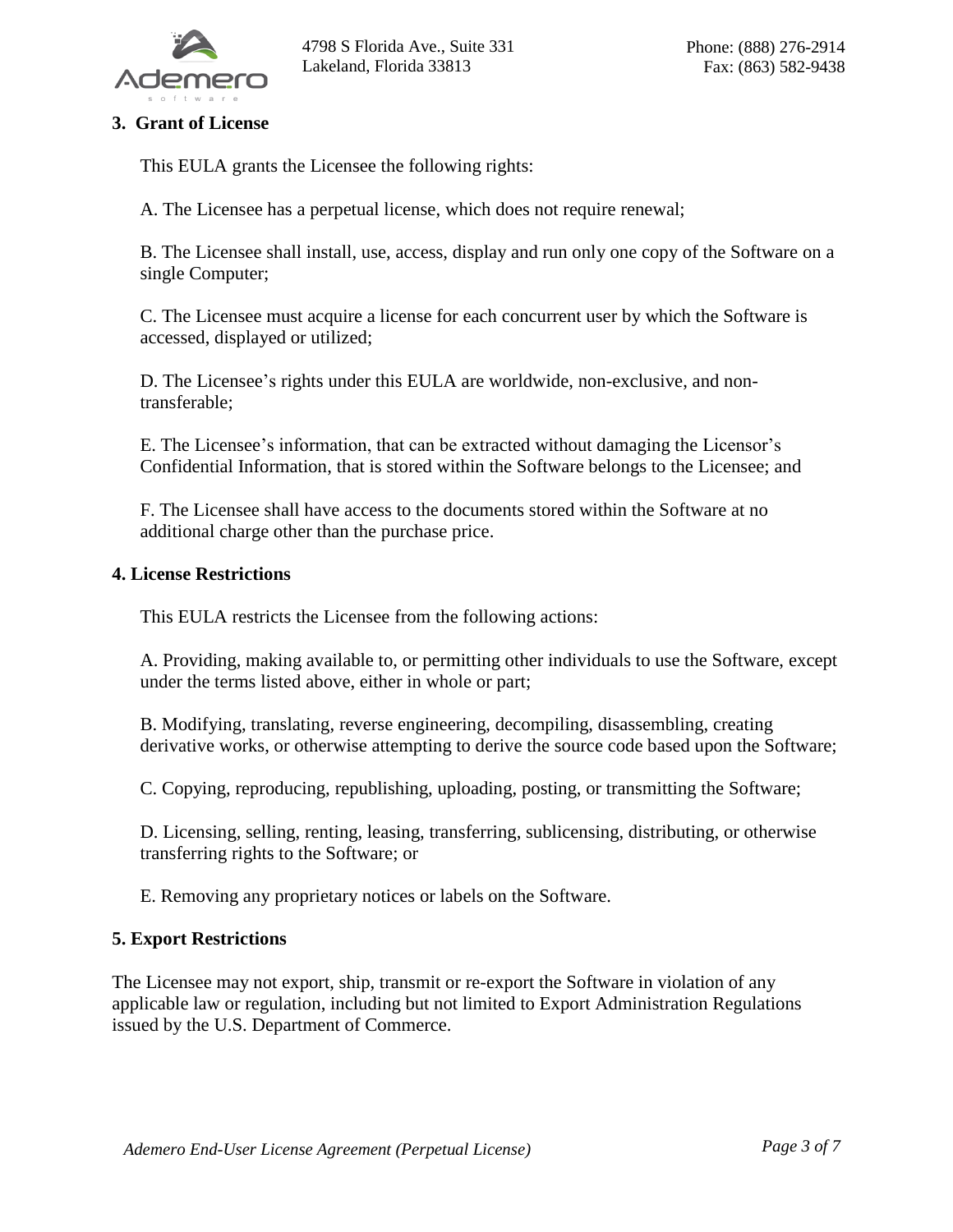

# **6. Copyright**

The Software is protected by United States copyright laws and international copyright treaties, as well as other intellectual property laws and treaties, and is the sole and exclusive property of the Licensor.

# **7. Confidentiality**

The Licensee acknowledges that the existence of this EULA, the terms and conditions herein, the transactions contemplated hereby and other information, including but not limited to technical and financial information that the Licensee have received or will receive in connection with this EULA, is Confidential Information. The Licensee shall use reasonable diligence, no less than the degree of care which the Licensee uses in respect to its own confidential and proprietary information of like nature, to prevent the unauthorized disclosure, reproduction or distribution of such Confidential Information to any other individual, corporation or entity.

### **8. Term; Effective Date**

Unless stated otherwise, this Agreement shall become effective on the Effective Date and remain effective forever unless the license terminates.

#### **9. Price and Payment**

The Licensee must pay the license fee agreed upon by the Parties by the Due Date indicated in the applicable invoice sent to the Licensee by the Licensor.

#### **10. Termination**

This License shall remain in force so long as, and to the extent that, the Licensee pays the Licensor the price agreed upon by the Parties and the Licensee is in full compliance with this EULA. In the event of any material breach by the Licensee of any of this EULA, or of any failure by the Licensee to timely pay the price agreed upon by the Parties by the Due Date, the License shall automatically terminate, and the Licensee shall not be granted access to the Software until the breach or failure to pay has been remedied. The Licensee has the discretion to terminate the License at any time; however, the Licensee is not entitled to a refund if the Licensee terminates the License beyond thirty (30) days of Purchase Date.

#### **11. Refund Policy**

11.1 Software License: If the Licensee is not satisfied with the Software, the Licensee may request a refund within thirty (30) days of the Purchase Date. After the thirty-day period, the Licensee is not entitled to receive a refund. If the Licensee requests a refund during the thirty-day period, the Licensee shall receive the Purchase Price of the Software License minus the Licensor's costs associated with providing and maintaining the use and availability of the Software.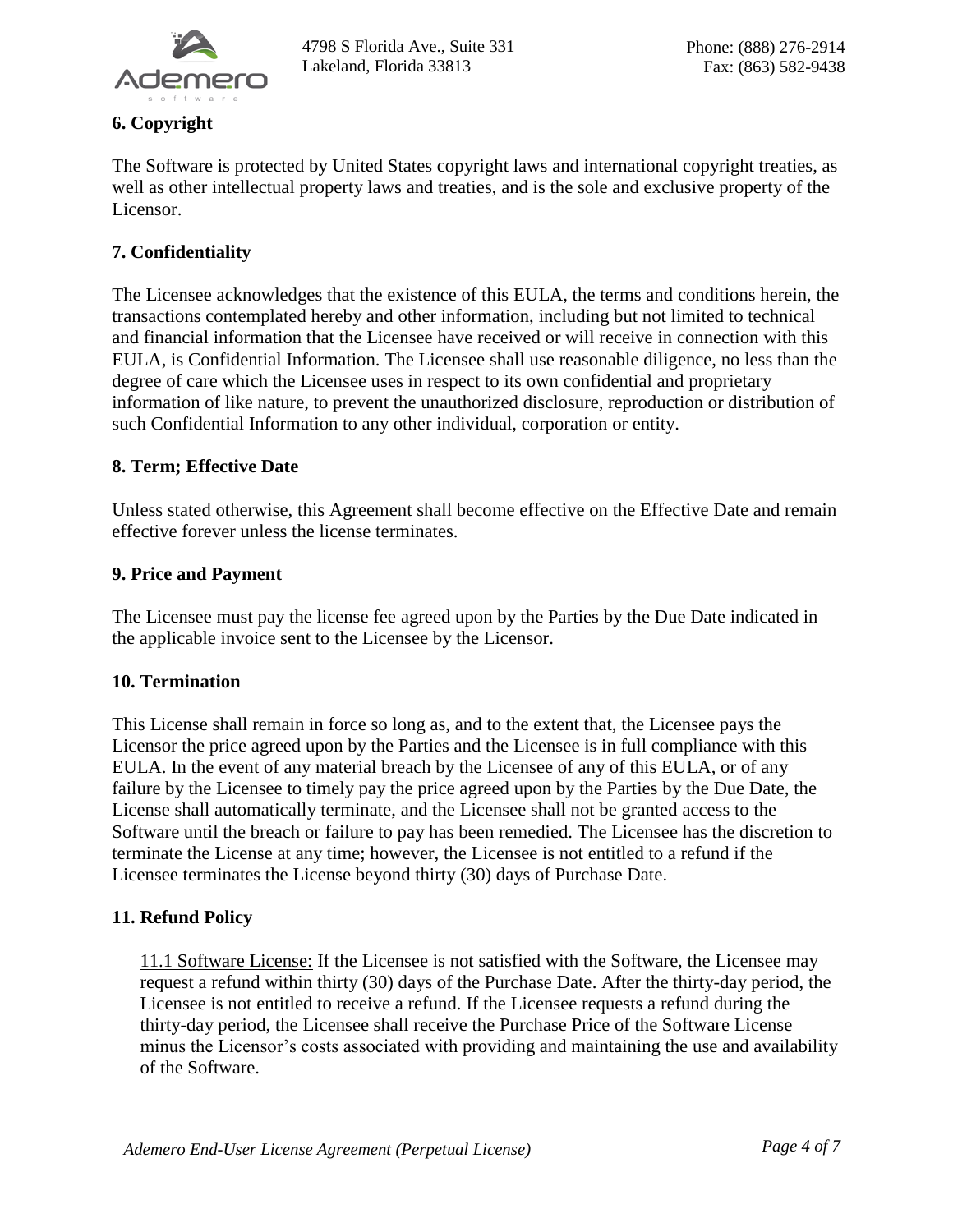

11.2 Professional Service: If the Licensee has purchased Professional Service(s) (i.e., Engineering Time and/or Development Time), the Licensee may request a refund for such service(s) for any reason within thirty (30) days of the Purchase Date. After the thirty-day period, the Licensee is not entitled to receive a refund. If the Licensor has started professional service(s) any time before the Licensee requests a refund, regardless if the refund request is made within thirty (30) days of Purchase Date, the Licensee is not entitled to receive a refund.

*For this provision only, professional service(s) shall be deemed to have started when the Licensor, in good faith, has invested more than two (2) hours on the service(s) agreed upon by the Parties. Prior to the Licensee's refund request, the Licensor is not responsible for providing the Licensee with notice of when the Licensor has reached the two-hour threshold.*

If the Licensee requests a refund during the thirty-day period and prior to the Licensor's investment of at least two hours into Professional Service, the Licensee shall receive the Purchase Price of the Professional Service minus the Licensor's cost of labor used for such Professional Service prior to the Licensee's refund request.

11.3 Support Services: The Licensee shall not receive a refund for technical support services purchased from the Licensor.

11.4 Hardware: The Licensee shall not receive a refund for any Hardware purchased from the Licensor.

## **12. Support Services**

Unless otherwise agreed upon by the Parties, the Licensor shall provide technical support services to the Licensee, in accordance to the **Ademero Support Agreement**, for one (1) year after the Effective Date. Prior to expiration of the one-year period, the Licensee must pay the Licensor additional fees, at a price provided by the Licensor, for further technical support. In the event that the technical support is terminated, such termination shall not modify the Licensee's perpetual license.

Any supplemental Software service provided to the Licensee as a part of technical support shall be considered part of the Software and subject to the terms of this EULA, unless this EULA is superseded by a further EULA accompanying such supplemental Software. With respect to technical information the Licensee provides to the Licensor as part of the technical support, the Licensor may use such information for its business purposes, including for product support and development. The Licensor shall not utilize such technical information in a form that personally identifies the Licensee except to the extent necessary to provide the Licensee with technical support.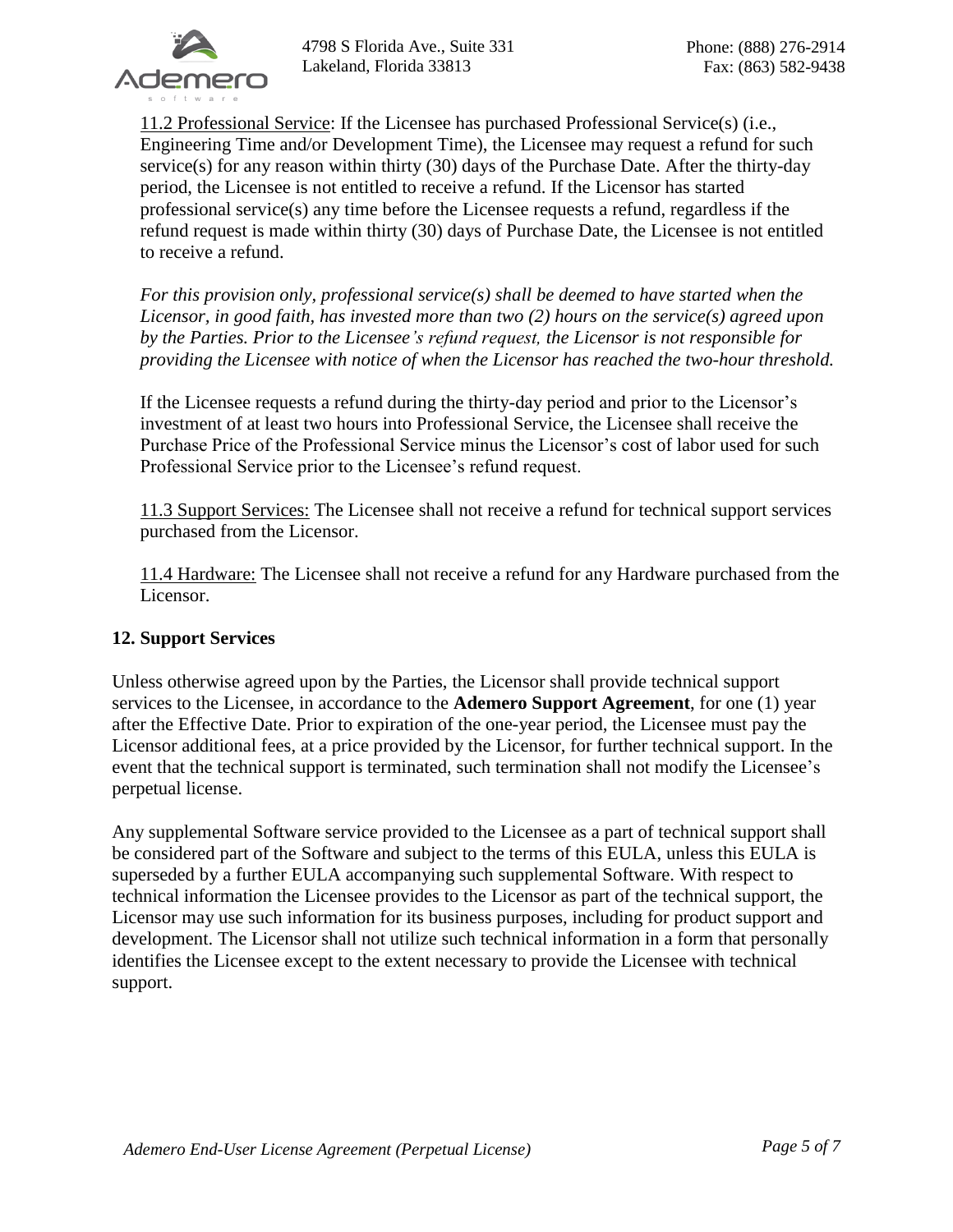

### **13. Replacements, Modifications and Upgrades**

At the request from the Licensee, the Licensor may, for a fee, replace, modify or upgrade the Software. When accepted by the Licensee, any such replacement or modification of or upgrade to the Software shall be considered part of the Software and subject to the terms of this EULA, unless this EULA is superseded by a further EULA accompanying such replacement or modified version of or upgrade version to the Software.

#### **14. Automatic Software Updates**

The Licensor may, for no additional cost to the Licensee, provide Updates to the Software to keep the Software at peak performance. The Licensor may provide Updates without providing any additional notice to or receiving any additional consent from the Licensee. The Licensee consents to the automatic Updates, if any, and such Updates shall be deemed part of the Software and subject to the terms of this EULA, unless this EULA is superseded by a further EULA accompanying such Updates.

#### **15. Disclaimer of Warranties**

**THE LICENSEE AGREES THAT THE SOFTWARE IS PROVIDED TO THE LICENSEE "AS IS," WITHOUT WARRANTY OF ANY KIND, EXPRESS OR IMPLIED, AND, TO THE MAXIMUM EXTENT PERMITTED BY APPLICABLE LAW, NEITHER THE LICENSOR NOR ITS PARTNERS OR REDISTRIBUTORS MAKE ANY REPRESENTATIONS OR WARRANTIES, EXPRESS OR IMPLIED, INCLUDING BUT NOT LIMITED TO WARRANTIES OF MERCHANTABILITY OR FITNESS FOR A PARTICULAR PURPOSE, OR THAT THE SOFTWARE WILL NOT INFRINGE ANY THIRD-PARTY PATENTS, COPYRIGHTS, TRADEMARKS, OR OTHER RIGHTS. THE LICENSOR DOES NOT WARRANT THAT THE OPERATION OF THE SOFTWARE WILL BE UNINTERRUPTED OR ERROR-FREE.**

#### **16. Limitation of Liability and Damages**

**IN NO EVENT WILL THE LICENSOR BE LIABLE FOR ANY LOSSES OR DAMAGES INCURRED BY THE LICENSEE, WHETHER DIRECT, INDIRECT, INCIDENTAL, SPECIAL, EXEMPLARY OR CONSEQUENTIAL, INCLUDING BUT NOT LIMITED TO VIRUSES THAT MAY INFECT THE LICENSEE'S COMPUTER(S), LOSS OF ANTICIPATED PROFITS OR SAVINGS, INTERRUPTION TO BUSINESS, LOSS OF BUSINESS OPPORTUNITIES, LOSS OF BUSINESS INFORMATION, THE COST OF RECOVERING SUCH LOST INFORMATION, THE COST OF SUBSTITUTE INTELLECTUAL PROPERTY OR ANY OTHER PECUNIARY LOSS ARISING FROM THE USE OF, OR THE INABILITY TO USE, THE SOFTWARE REGARDLESS OF WHETHER THE LICENSEE HAS ADVISED THE LICENSOR OR THE LICENSOR HAS ADVISED THE LICENSEE OF THE POSSIBILITY OF SUCH DAMAGES. THE FOREGOING LIMITATIONS APPLY REGARDLESS OF THE CAUSE OR CIRCUMSTANCES GIVING RISE TO SUCH LOSS, DAMAGE, OR LIABILITY, EVEN IF SUCH LOSS, DAMAGE, OR LIABILITY IS BASED ON NEGLIGENCE OR OTHER TORTS OR BREACH OF CONTRACT.**